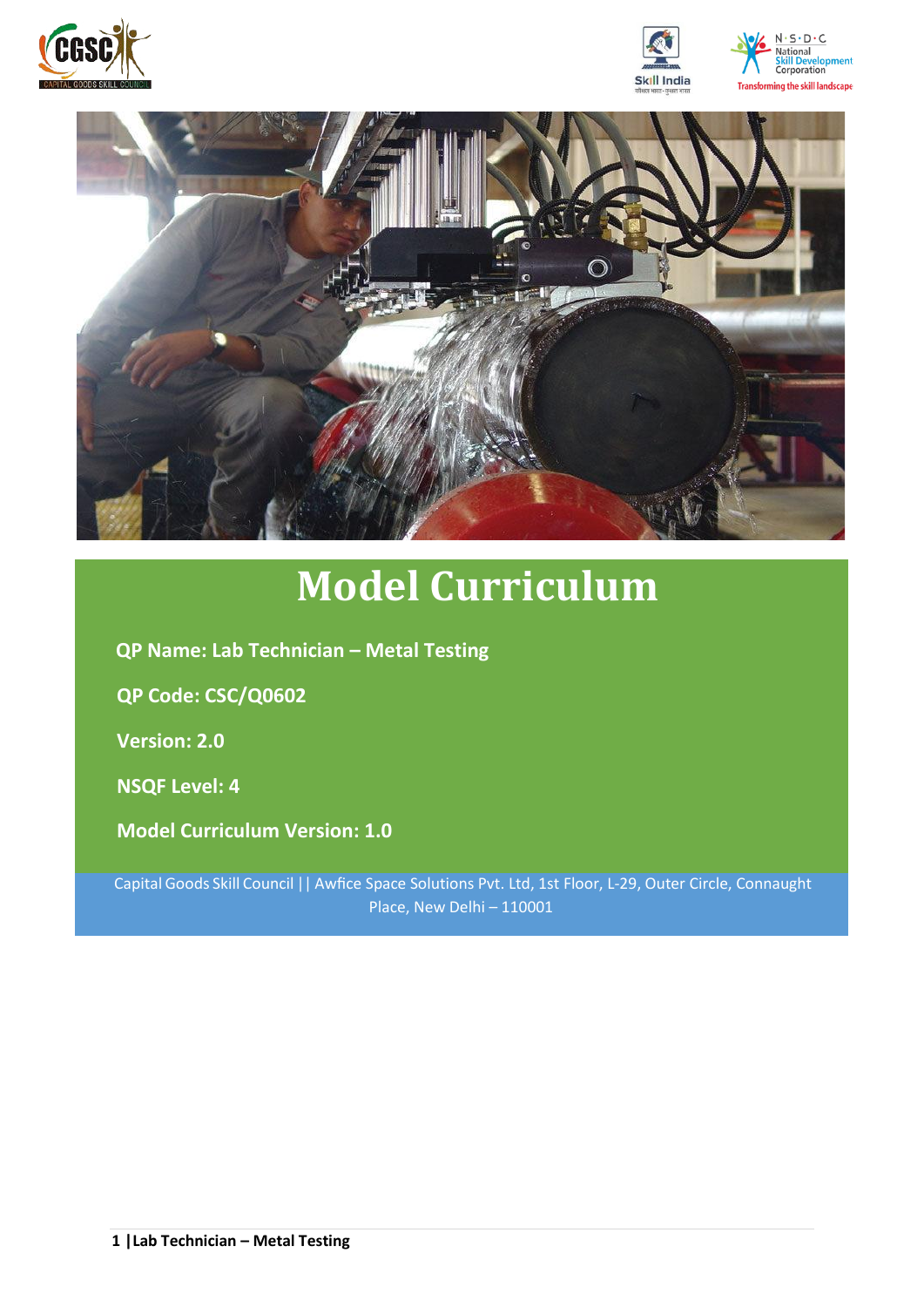



## **Table of Contents**

| Module 3: Process of coordinating with co-workers to achieve work efficiency 12 |
|---------------------------------------------------------------------------------|
|                                                                                 |
|                                                                                 |
|                                                                                 |
|                                                                                 |
|                                                                                 |
|                                                                                 |
|                                                                                 |
|                                                                                 |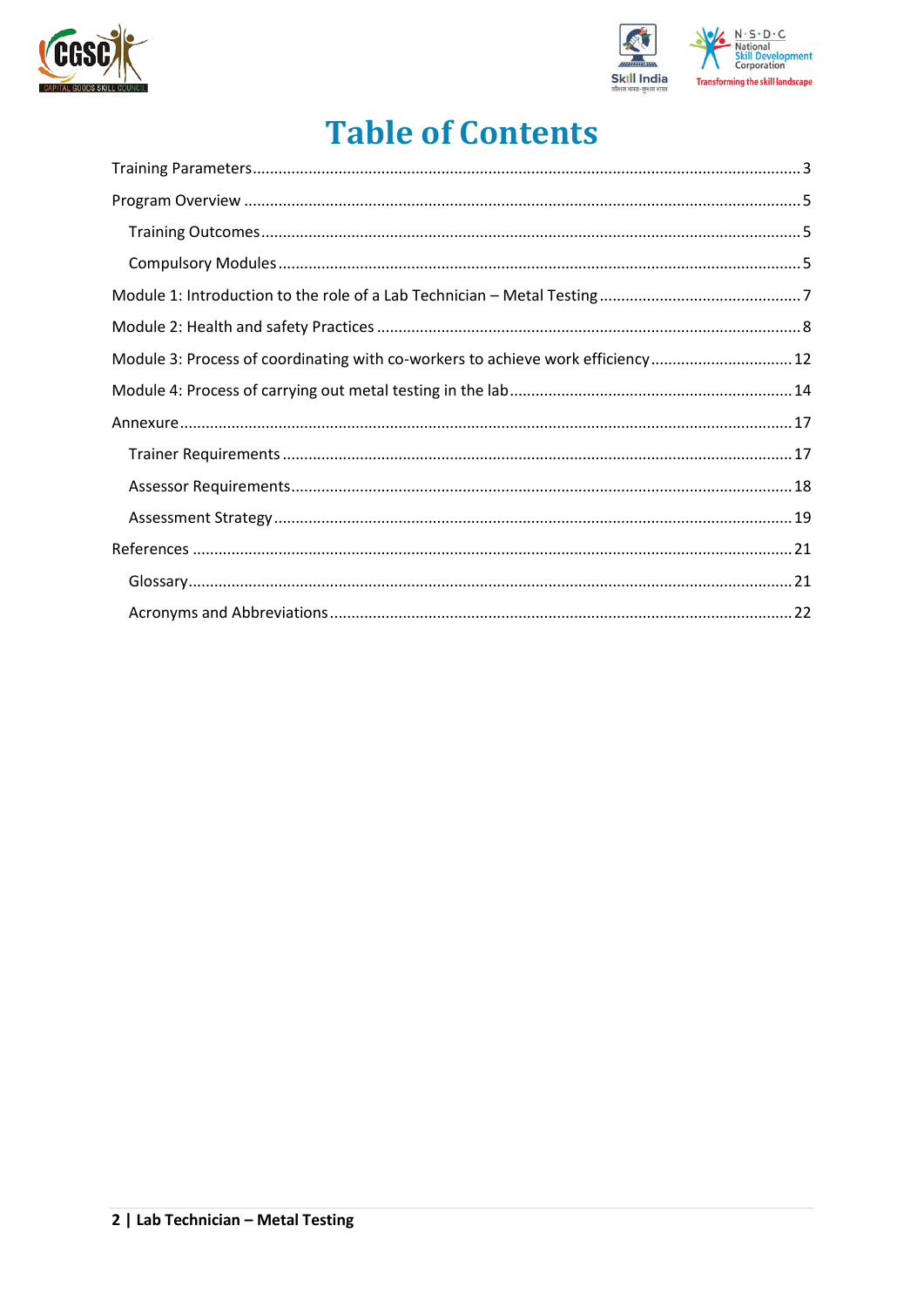



## **Training Parameters**

<span id="page-2-0"></span>

| <b>Sector</b>                                                     | <b>Capital Goods</b>                                                                                                                                                                                                                                                                                                                                                                                                                                                                                                   |
|-------------------------------------------------------------------|------------------------------------------------------------------------------------------------------------------------------------------------------------------------------------------------------------------------------------------------------------------------------------------------------------------------------------------------------------------------------------------------------------------------------------------------------------------------------------------------------------------------|
| Sub-Sector                                                        | Machine Tools, Dies, Moulds and Press Tools, Plastics<br>Manufacturing Machinery, Textile Manufacturing Machinery,<br>Process Plant Machinery, Electrical and Power Machinery, Light<br><b>Engineering Goods</b>                                                                                                                                                                                                                                                                                                       |
| Occupation                                                        | Quality                                                                                                                                                                                                                                                                                                                                                                                                                                                                                                                |
| Country                                                           | India                                                                                                                                                                                                                                                                                                                                                                                                                                                                                                                  |
| <b>NSQF Level</b>                                                 | 4                                                                                                                                                                                                                                                                                                                                                                                                                                                                                                                      |
| Aligned to NCO/ISCO/ISIC Code                                     | NCO-2015/8223.69                                                                                                                                                                                                                                                                                                                                                                                                                                                                                                       |
| <b>Minimum Educational Qualification and</b><br><b>Experience</b> | 8th Class Pass + ITI (2years) with 2 years of experience in the<br>relevant field<br><b>OR</b><br>10th Class Pass with 2 years of experience in the relevant<br>field<br><b>OR</b><br>10th Class Pass + ITI (1 year after Class 10th) with 1 year of<br>experience in the relevant field<br><b>OR</b><br>10th Class Pass + ITI (2 years after Class 10th)<br><b>OR</b><br>12th Class Pass with 6 months of experience in the relevant<br>field<br><b>OR</b><br>Certified in NSQF-L3 Operator - Quality with 2 years of |
|                                                                   | experience in the relevant field                                                                                                                                                                                                                                                                                                                                                                                                                                                                                       |
| <b>Pre-Requisite License or Training</b>                          | <b>NA</b>                                                                                                                                                                                                                                                                                                                                                                                                                                                                                                              |
| <b>Minimum Job Entry Age</b>                                      | 18 Years                                                                                                                                                                                                                                                                                                                                                                                                                                                                                                               |
| <b>Last Reviewed On</b>                                           | <b>NA</b>                                                                                                                                                                                                                                                                                                                                                                                                                                                                                                              |
| <b>Next Review Date</b>                                           | <b>NA</b>                                                                                                                                                                                                                                                                                                                                                                                                                                                                                                              |
| <b>NSQC Approval Date</b>                                         | <b>NA</b>                                                                                                                                                                                                                                                                                                                                                                                                                                                                                                              |
| <b>QP Version</b>                                                 | 2.0                                                                                                                                                                                                                                                                                                                                                                                                                                                                                                                    |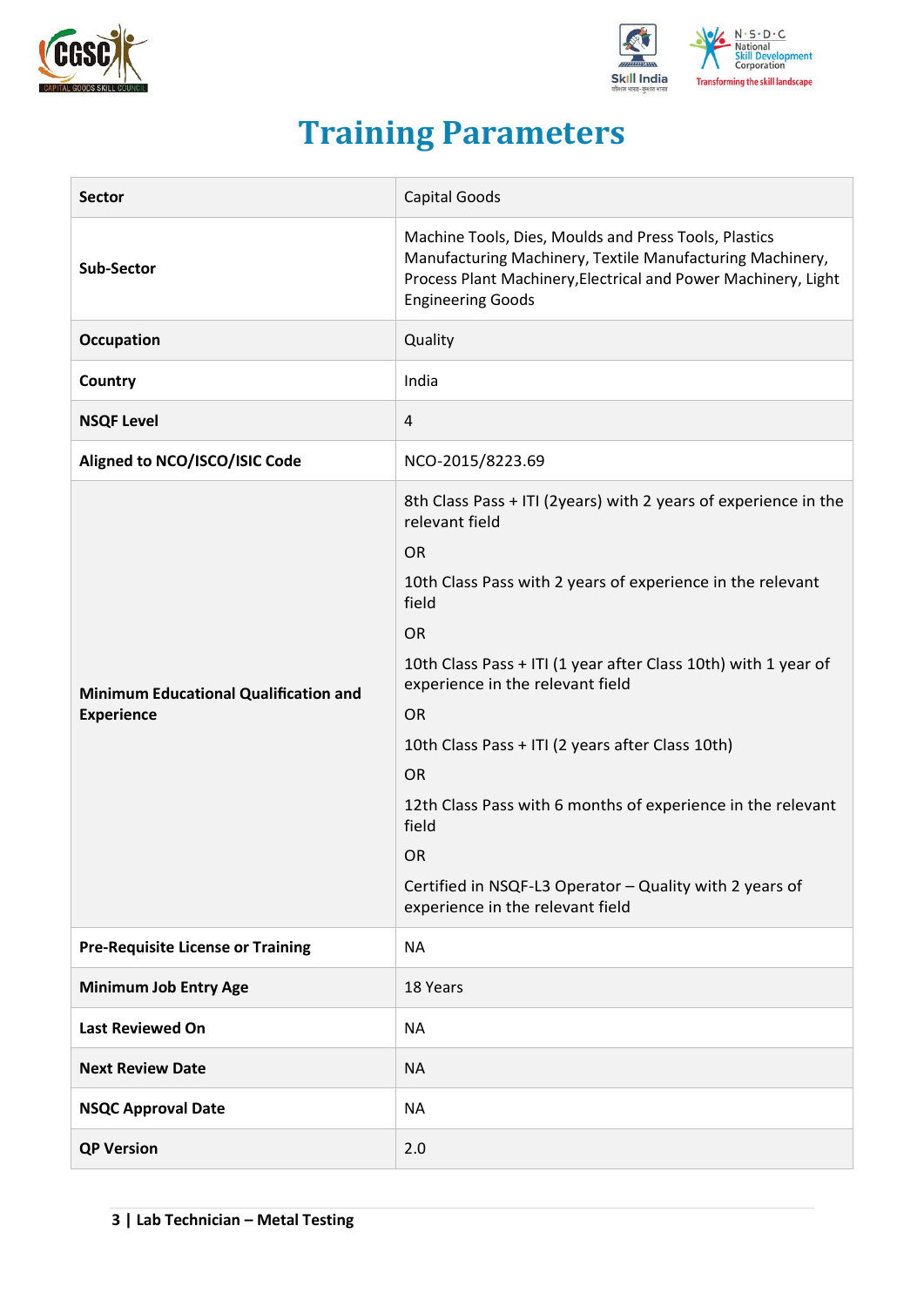



| <b>Model Curriculum Creation Date</b>    | <b>NA</b> |
|------------------------------------------|-----------|
| <b>Model Curriculum Valid Up to Date</b> | <b>NA</b> |
| <b>Model Curriculum Version</b>          | 1.0       |
| <b>Minimum Duration of the Course</b>    | 450 Hours |
| <b>Maximum Duration of the Course</b>    | 450 Hours |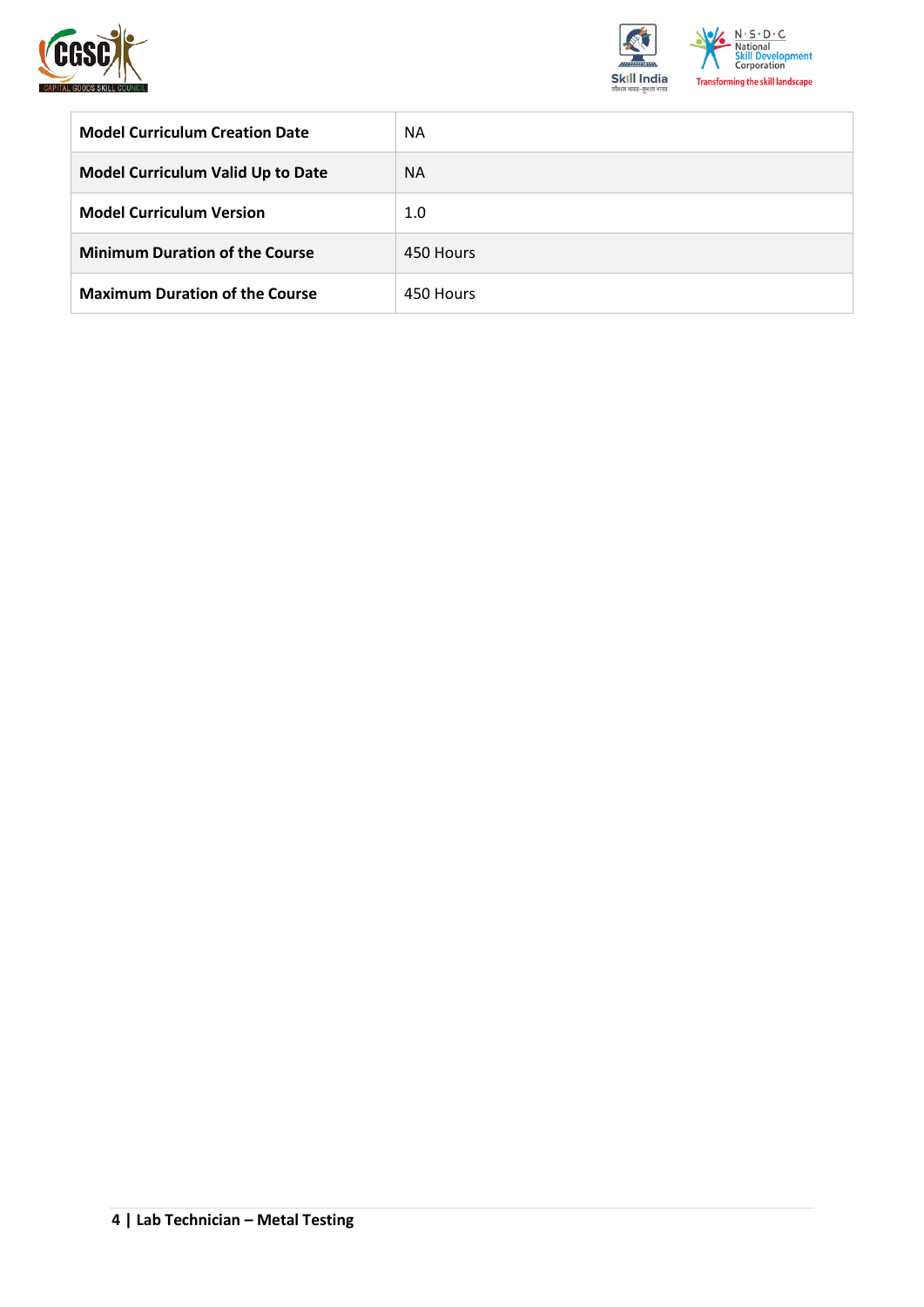



## **Program Overview**

<span id="page-4-0"></span>This section summarizes the end objectives of the program along with its duration.

#### <span id="page-4-1"></span>**Training Outcomes**

At the end of the program, the learner should have acquired the listed knowledge and skills to:

- Explain the importance of following the health and safety practices at work.
- Demonstrate ways to coordinate with co-workers to achieve work efficiency.
- Demonstrate the process of carrying out metal testing in the lab.

#### <span id="page-4-2"></span>**Compulsory Modules**

The table lists the modules and their duration corresponding to the Compulsory NOS of the QP.

| <b>NOS and Module Details</b>                                                                                                 | <b>Theory</b><br><b>Duration</b> | <b>Practical</b><br><b>Duration</b> | On-the-Job<br><b>Training Duration</b><br>(Mandatory) | <b>On-the-Job Training</b><br><b>Duration</b><br>(Recommended) | <b>Total</b><br><b>Duration</b> |
|-------------------------------------------------------------------------------------------------------------------------------|----------------------------------|-------------------------------------|-------------------------------------------------------|----------------------------------------------------------------|---------------------------------|
| <b>Bridge Module</b>                                                                                                          | 04:00                            | 00:00                               | 0:00                                                  | 00:00                                                          | 04:00                           |
| Module 1: Introduction to<br>the role of a Lab Technician<br>- Metal Testing                                                  | 04:00                            | 00:00                               | 0:00                                                  | 00:00                                                          | 04:00                           |
| <b>CSC/N1335 Follow the</b><br>health and safety practices<br>at work<br><b>NOS Version-2.0</b><br><b>NSQF Level-3</b>        | 20:00                            | 60:00                               | 0:00                                                  | 00:00                                                          | 80:00                           |
| Module 2: Health and safety<br>practices                                                                                      | 20:00                            | 60:00                               | 0:00                                                  | 00:00                                                          | 80:00                           |
| <b>CSC/N1336 Coordinate with</b><br>co-workers to achieve work<br>efficiency<br><b>NOS Version-2.0</b><br><b>NSQF Level-3</b> | 20:00                            | 60:00                               | 0:00                                                  | 00:00                                                          | 80:00                           |
| Module 3: Process of<br>coordinating with co-<br>workers to achieve work<br>efficiency                                        | 20:00                            | 60:00                               | 0:00                                                  | 00:00                                                          | 80:00                           |
| <b>CSC/N0602 Carry out metal</b><br>testing in the lab<br><b>NOS Version-2.0</b><br><b>NSQF Level-4</b>                       | 106:00                           | 180:00                              | 0:00                                                  | 00:00                                                          | 286:00                          |
| Module 4: Process of<br>carrying out metal testing in<br>the lab                                                              | 106:00                           | 180:00                              | 0:00                                                  | 00:00                                                          | 286:00                          |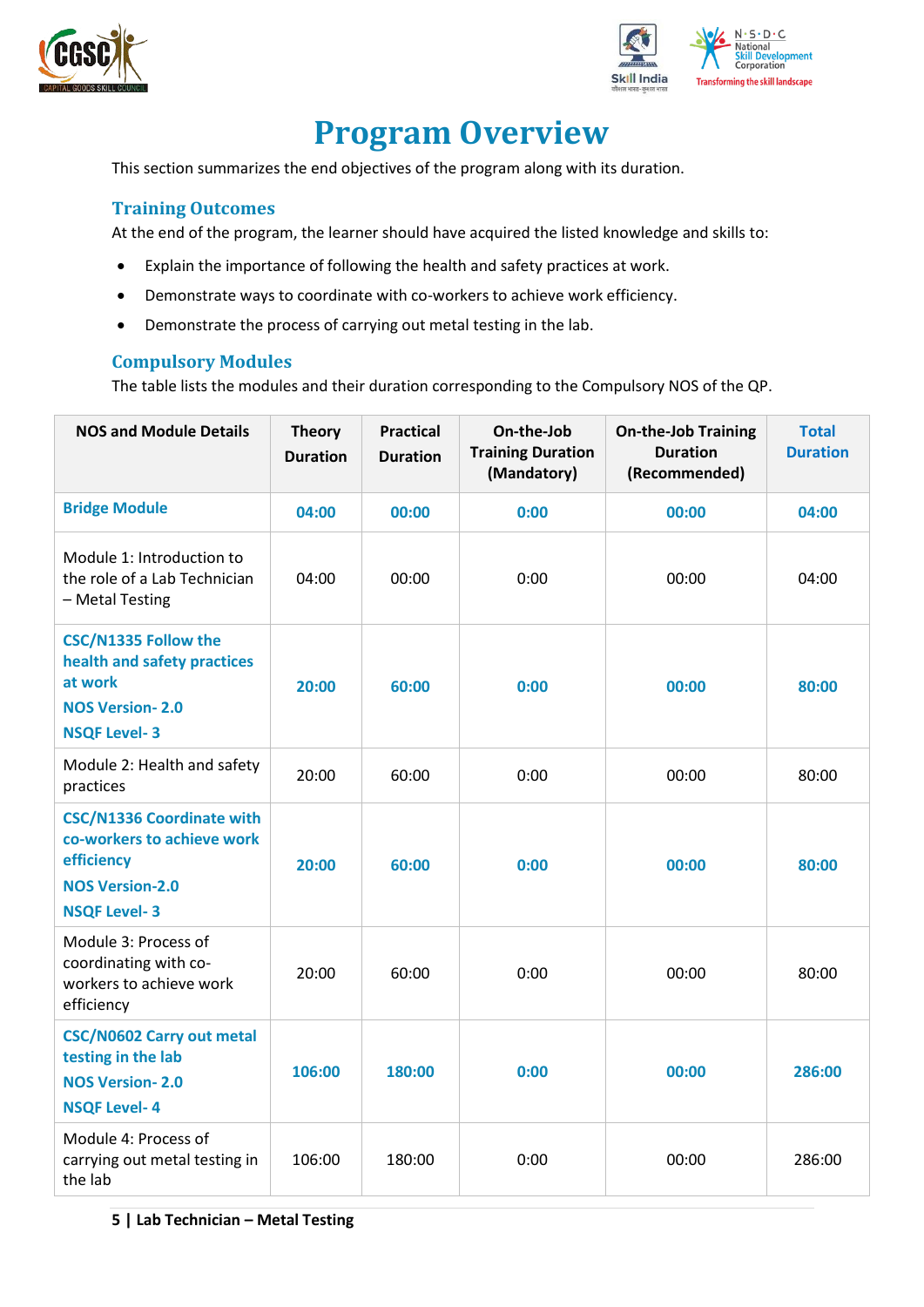



| <b>Total Duration</b><br>150:00 | 300:00 | 0:00 | 00:00 | 450:00 |
|---------------------------------|--------|------|-------|--------|
|---------------------------------|--------|------|-------|--------|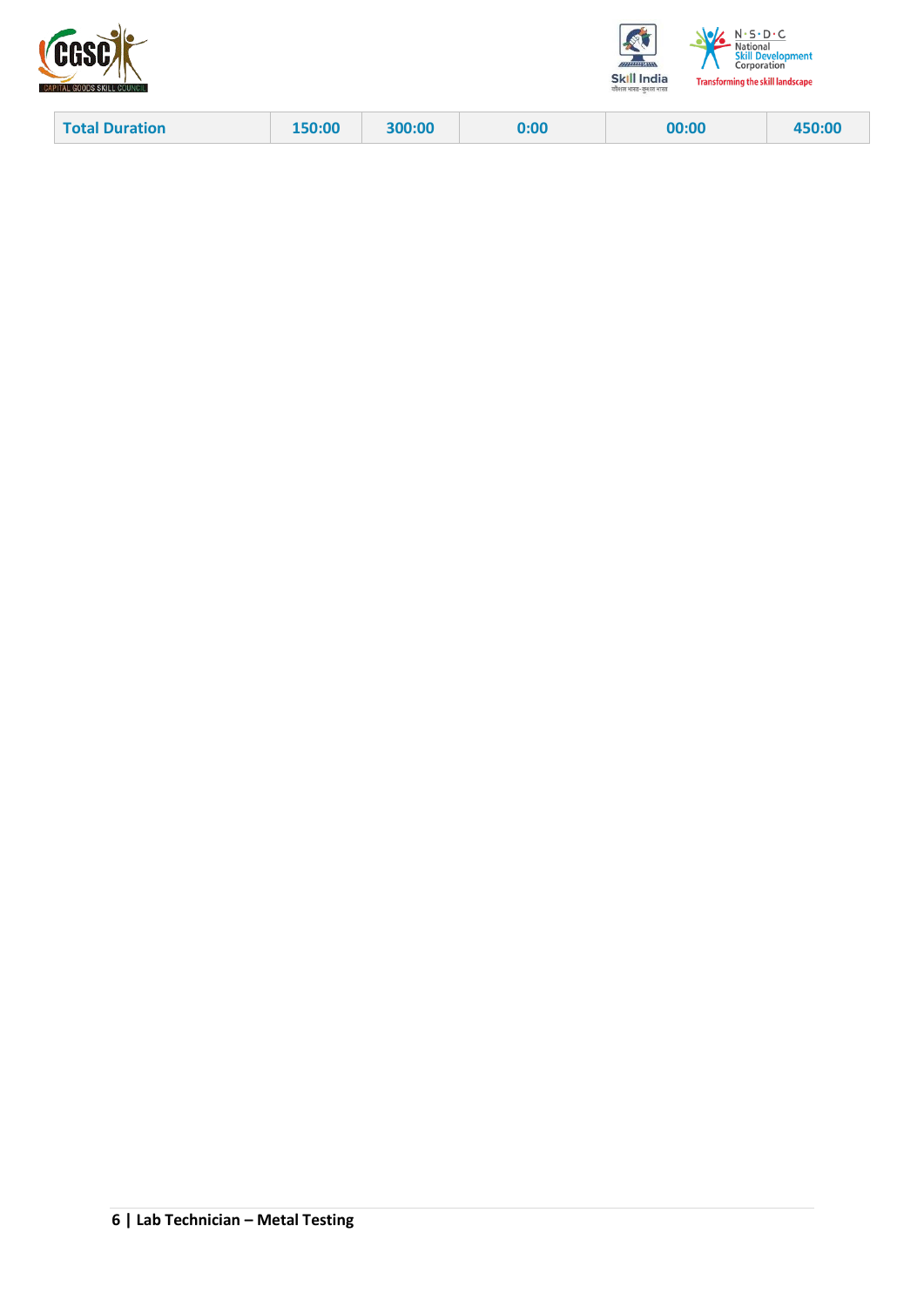



## **Module Details**

## <span id="page-6-0"></span>**Module 1: Introduction to the role of a Lab Technician – Metal Testing**

### *Bridge Module*

#### **Terminal Outcomes:**

• Discuss the job role of a Lab Technician – Metal Testing.

| <b>Duration: 04:00</b>                                                                             | Duration 0:00                            |  |  |  |  |
|----------------------------------------------------------------------------------------------------|------------------------------------------|--|--|--|--|
| Theory – Key Learning Outcomes                                                                     | <b>Practical - Key Learning Outcomes</b> |  |  |  |  |
| Describe the size and scope of the<br>$\bullet$<br>capital good industry and its sub-<br>sectors.  |                                          |  |  |  |  |
| Discuss the role and responsibilities<br>$\bullet$<br>of a Lab Technician - Metal Testing.         |                                          |  |  |  |  |
| Identify various employment<br>$\bullet$<br>opportunities for a Lab Technician -<br>Metal Testing. |                                          |  |  |  |  |
| <b>Classroom Aids</b>                                                                              |                                          |  |  |  |  |
| Training Kit - Trainer Guide, Presentations, Whiteboard, Marker, Projector, Laptop, Video Films    |                                          |  |  |  |  |
| <b>Tools, Equipment and Other Requirements</b>                                                     |                                          |  |  |  |  |
| <b>NA</b>                                                                                          |                                          |  |  |  |  |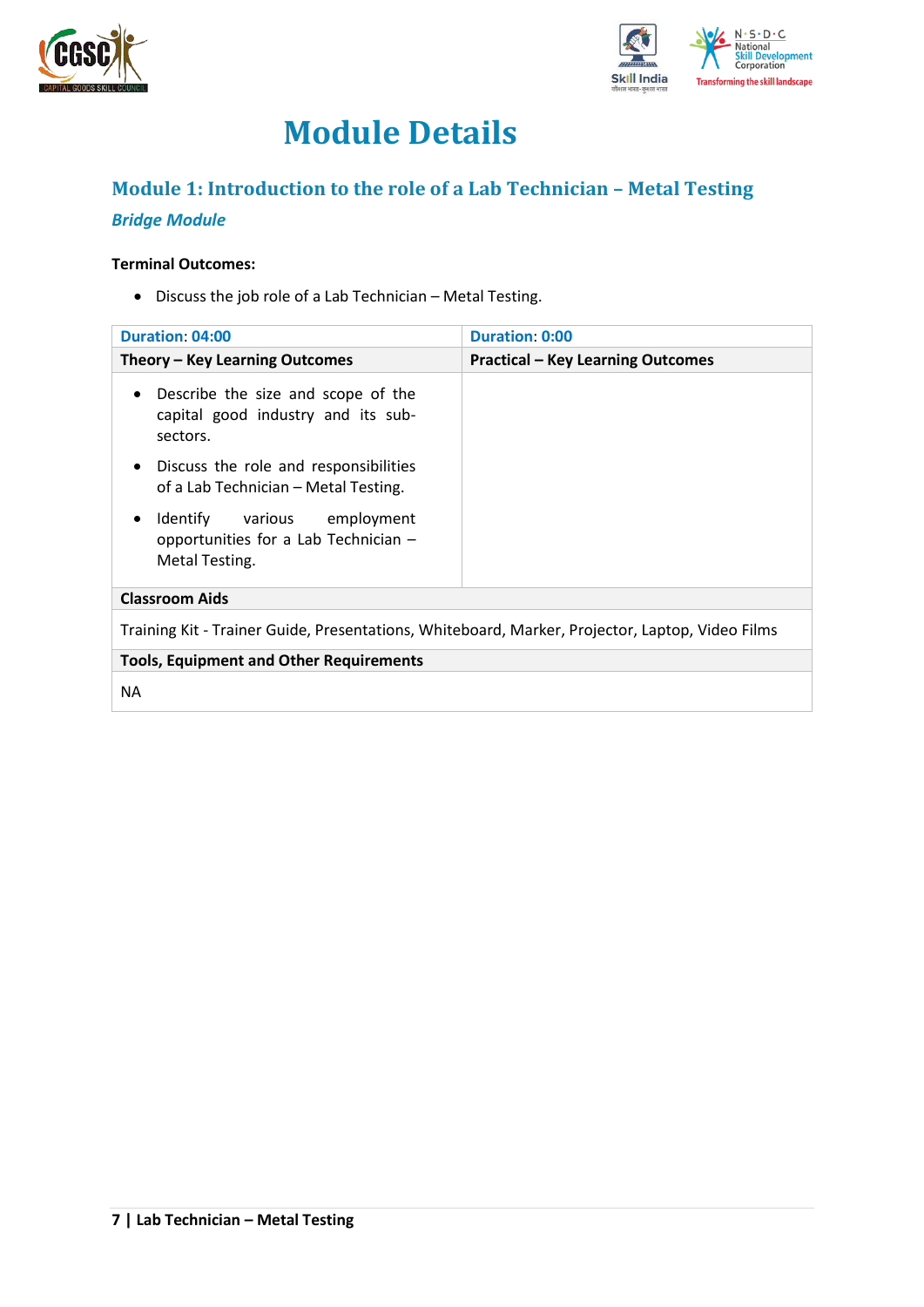



## <span id="page-7-0"></span>**Module 2: Health and safety Practices** *Mapped to CSC/N1335 v2.0*

#### **Terminal Outcomes:**

- Demonstrate ways to maintain personal health and safety.
- Describe the process of assisting in hazard management.
- Explain how to check the first aid box, firefighting and safety equipment.
- Describe the process of assisting in waste management.
- Explain the importance of following the fire safety guidelines.
- Explain the importance of following the emergency and first-aid procedures.
- Demonstrate the process of carrying out relevant documentation and review.

| <b>Duration: 20:00</b>                                                                                                                                                                      | Duration: 60:00                                                                                                                                                                           |  |  |  |
|---------------------------------------------------------------------------------------------------------------------------------------------------------------------------------------------|-------------------------------------------------------------------------------------------------------------------------------------------------------------------------------------------|--|--|--|
| Theory - Key Learning Outcomes                                                                                                                                                              | <b>Practical - Key Learning Outcomes</b>                                                                                                                                                  |  |  |  |
| Explain the recommended practices<br>$\bullet$<br>to be followed to ensure protection<br>from infections and transmission to<br>others, such as the use of hand<br>sanitizer and face mask. | Demonstrate the use of appropriate<br>$\bullet$<br>Personal Protective Equipment (PPE)<br>relevant to the task and work<br>conditions.<br>handle<br>Demonstrate<br>how<br>to<br>$\bullet$ |  |  |  |
| Explain the importance and process<br>of checking the work conditions,<br>assessing the potential health and<br>safety risks, and take appropriate<br>measures to mitigate them.            | hazardous materials safely.<br>Demonstrate the process of testing<br>$\bullet$<br>the firefighting and various safety<br>equipment to ensure they are in<br>usable condition.             |  |  |  |
| Explain the importance and process<br>$\bullet$<br>of selecting and using the appropriate<br>PPE relevant to the task and work<br>conditions.                                               | Demonstrate the process of recycling<br>$\bullet$<br>and disposing different types of<br>waste appropriately.                                                                             |  |  |  |
| Explain the<br>recommended<br>$\bullet$<br>techniques to be followed while<br>lifting and moving heavy objects to<br>avoid injury.                                                          | Demonstrate<br>how<br>to<br>use<br>the<br>appropriate type of fire extinguisher<br>to extinguish different types of fires<br>safely.                                                      |  |  |  |
| Explain the importance of following<br>$\bullet$<br>the manufacturer's instructions and<br>workplace safety guidelines while<br>working on heavy machinery, tools                           | Demonstrate how to administer<br>appropriate first aid to the injured<br>personnel.<br>οf<br>Demonstrate<br>the<br>process                                                                |  |  |  |
| and equipment.<br>Explain the importance and process<br>$\bullet$                                                                                                                           | Cardiopulmonary<br>performing<br>Resuscitation (CPR) on a potential<br>victim of cardiac arrest.                                                                                          |  |  |  |
| of identifying existing and potential<br>hazards at work.                                                                                                                                   | Demonstrate the process of carrying<br>٠                                                                                                                                                  |  |  |  |
| Describe the process of assessing the<br>$\bullet$<br>potential risks and injuries associated<br>with the various hazards.                                                                  | documentation<br>appropriate<br>out<br>following a health and safety incident<br>at work, including all the required<br>information.                                                      |  |  |  |
| Explain how to prevent or minimise<br>different types of hazards.                                                                                                                           |                                                                                                                                                                                           |  |  |  |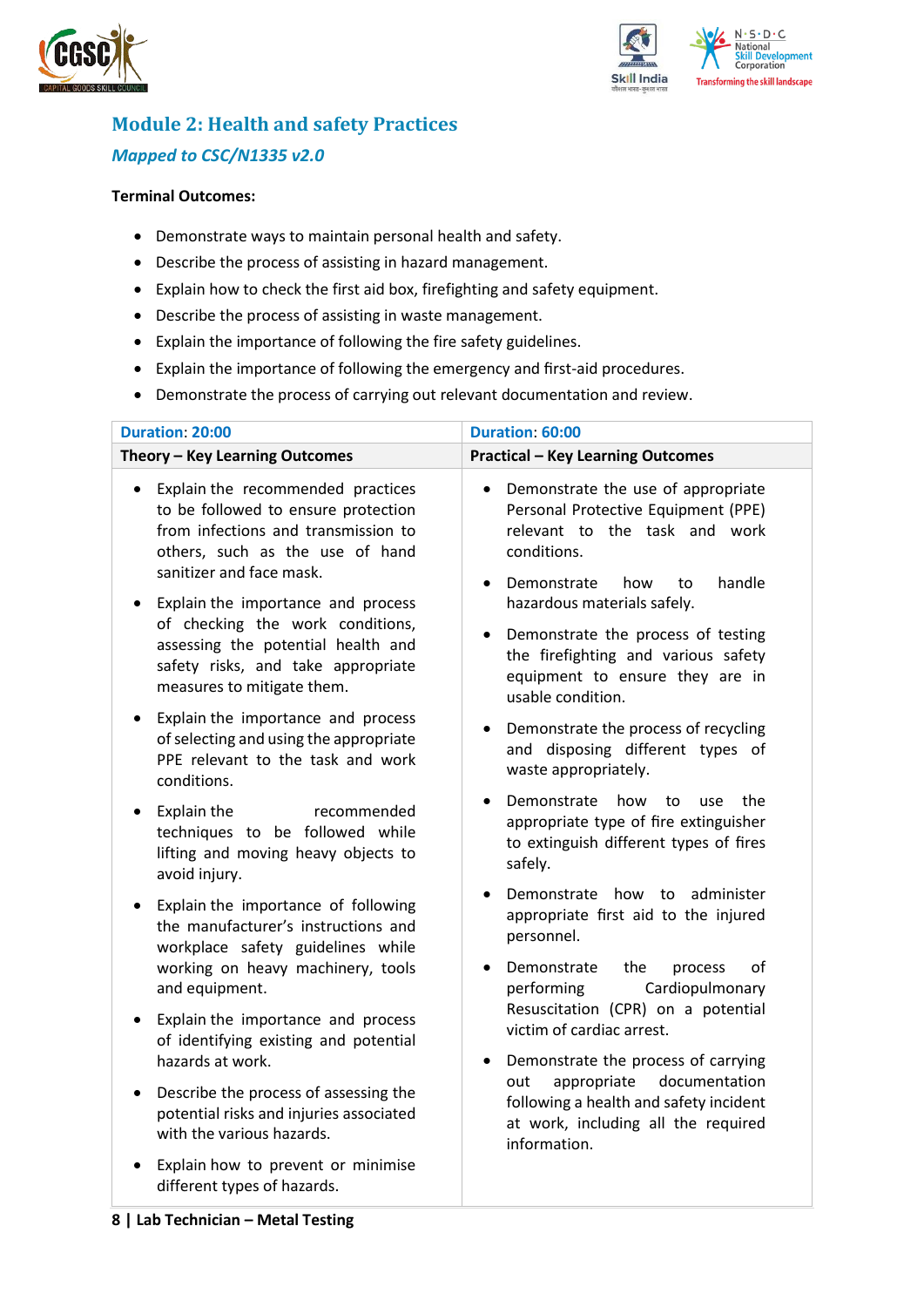



 $N.5.0.6$ **Skill Development**<br>Corporation **Transforming the skill landscape** 

- Explain how to handle and store hazardous materials safely.
- Explain the importance of ensuring the first aid box is updated with the relevant first aid supplies.
- Describe the process of checking and testing the firefighting and various safety equipment to ensure they are in a usable condition.
- Explain the criteria for segregating waste into appropriate categories.
- Describe the appropriate methods for recycling the recyclable waste.
- Describe the process of disposing of the non-recyclable waste safely and the applicable regulations.
- Explain the use of different types of fire extinguishers to extinguish different types of fires.
- State the recommended practices to be followed for a safe rescue during a fire emergency.
- Explain how to request assistance from the fire department to extinguish a serious fire.
- Explain the appropriate practices to be followed during workplace emergencies to ensure safety and minimise loss to organisational property.
- State the common health and safety hazards present in a work environment, associated risks, and how to mitigate them.
- State the safe working practices to be followed while working at various hazardous sites and using electrical equipment.
- Explain the importance of ensuring easy access to firefighting and safety equipment.
- Explain the appropriate preventative and remedial actions to be taken in the case of exposure to toxic materials, such as poisonous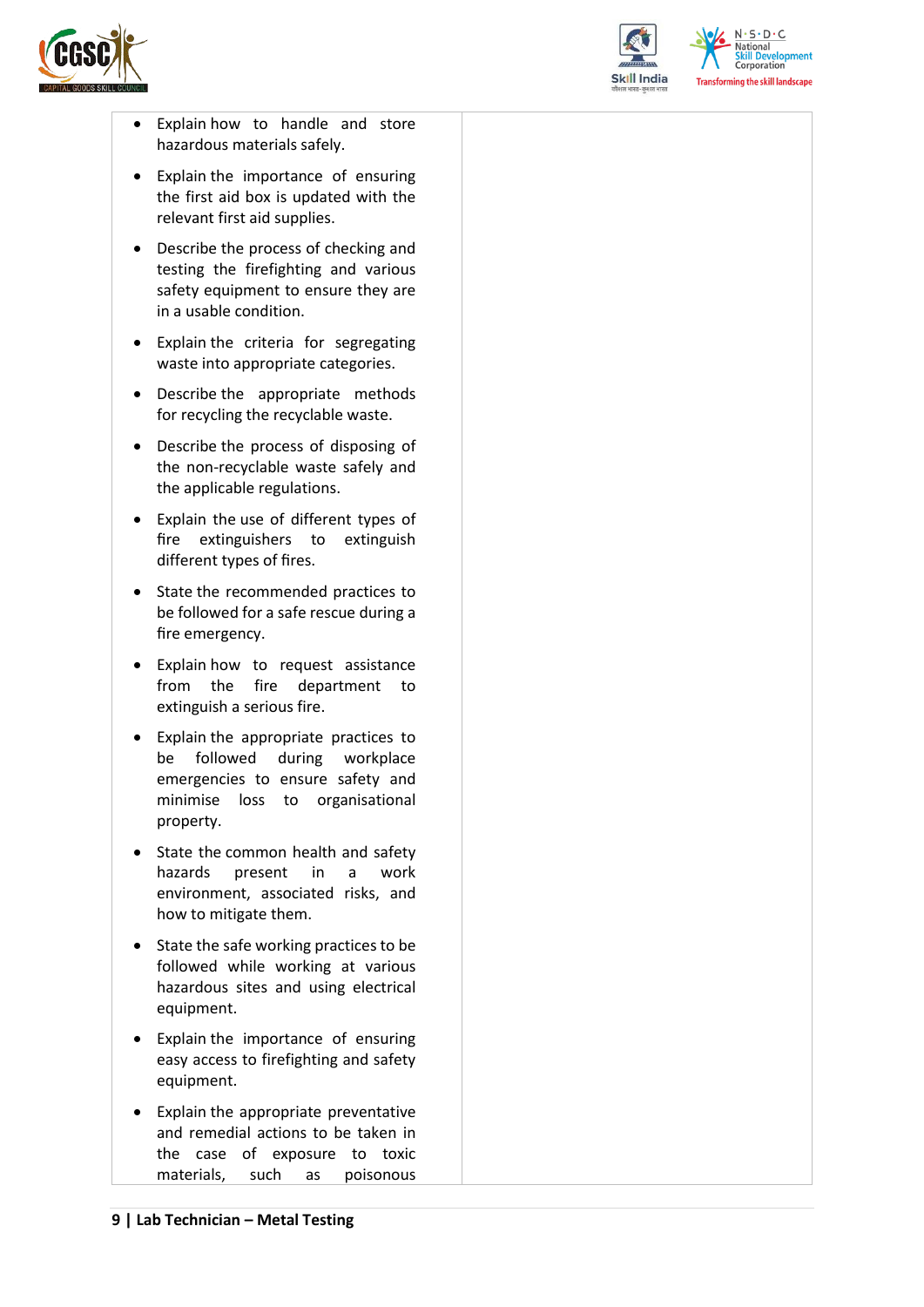



 $N \cdot S \cdot D \cdot C$ National **Skill Development**<br>Corporation **Transforming the skill landscape** 

chemicals and gases.

- Explain various causes of fire in different work environments and the recommended precautions to be taken to prevent fire accidents.
- Describe different methods of extinguishing fire.
- List different materials used for extinguishing fire.
- Explain the applicable rescue techniques to be followed during a fire emergency.
- Explain the importance of placing safety signs and instructions at strategic locations in a workplace and following them.
- Explain different types of first aid treatment to be provided for different types of injuries.
- State the potential injuries associated with incorrect manual handling.
- Explain how to move an injured person safely.
- State various hazards associated with the use of various machinery, tools, implements, equipment and materials.
- Explain the importance of ensuring no obstruction and free access to fire exits.
- Explain how to free a person from electrocution safely.
- Explain how to administer appropriate first aid to an injured person.
- Explain how to perform Cardiopulmonary Resuscitation (CPR).
- Explain the importance of coordinating with the emergency services to request urgent medical assistance for persons requiring professional medical attention or hospitalisation.
- State the appropriate documentation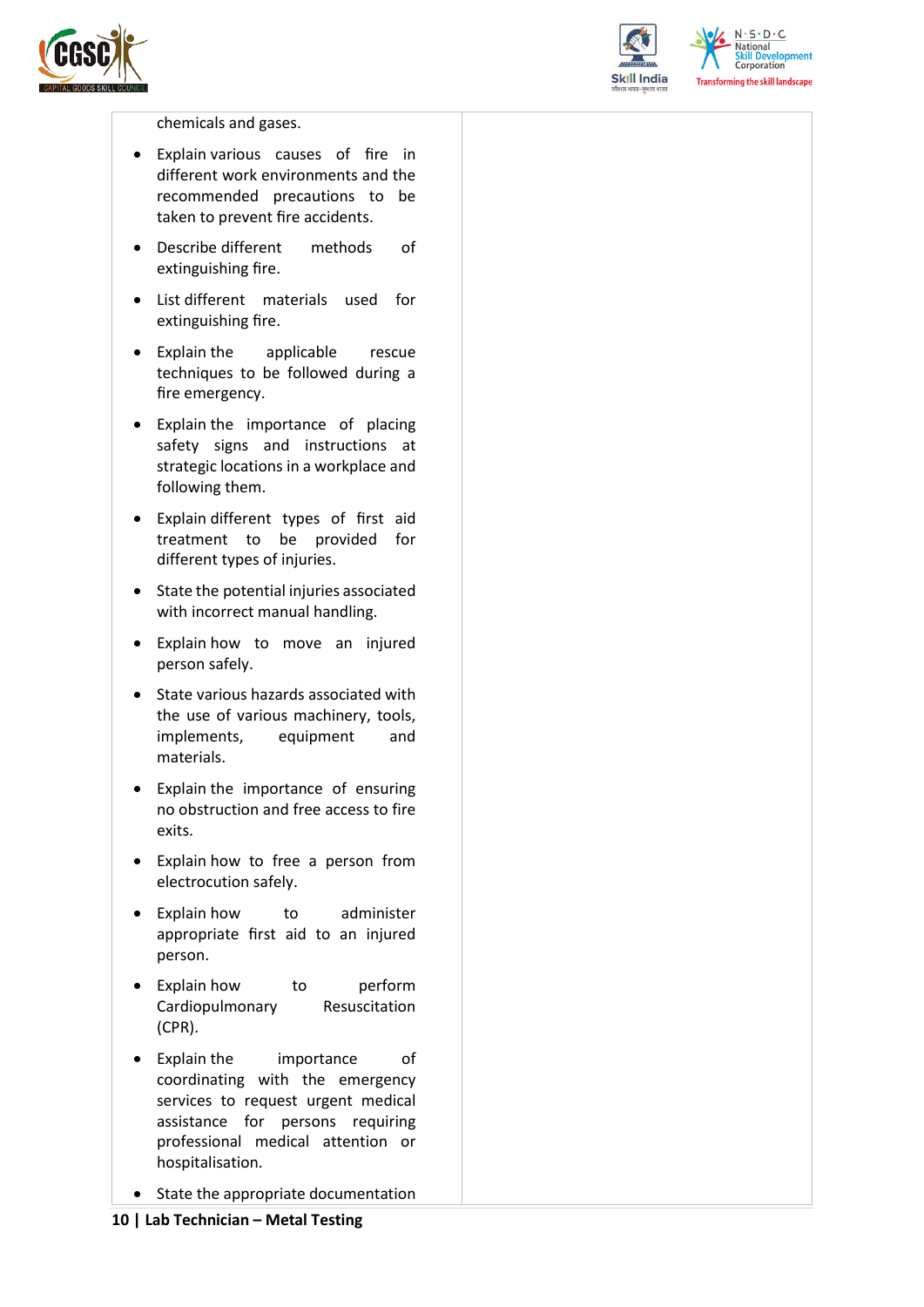



to be carried out following a health and safety incident at work, and the relevant information to be included.

- Explain the importance and process of reviewing the health and safety conditions at work regularly or following an incident.
- Explain the importance and process of implementing appropriate changes to improve the health and safety conditions at work.

#### **Classroom Aids**

Computer, Projection Equipment, PowerPoint Presentation and Software, Facilitator's Guide, Participant's Handbook.

#### **Tools, Equipment and Other Requirements**

Personal Protective Equipment, Cleaning Equipment and Materials, Sanitizer, Soap, Mask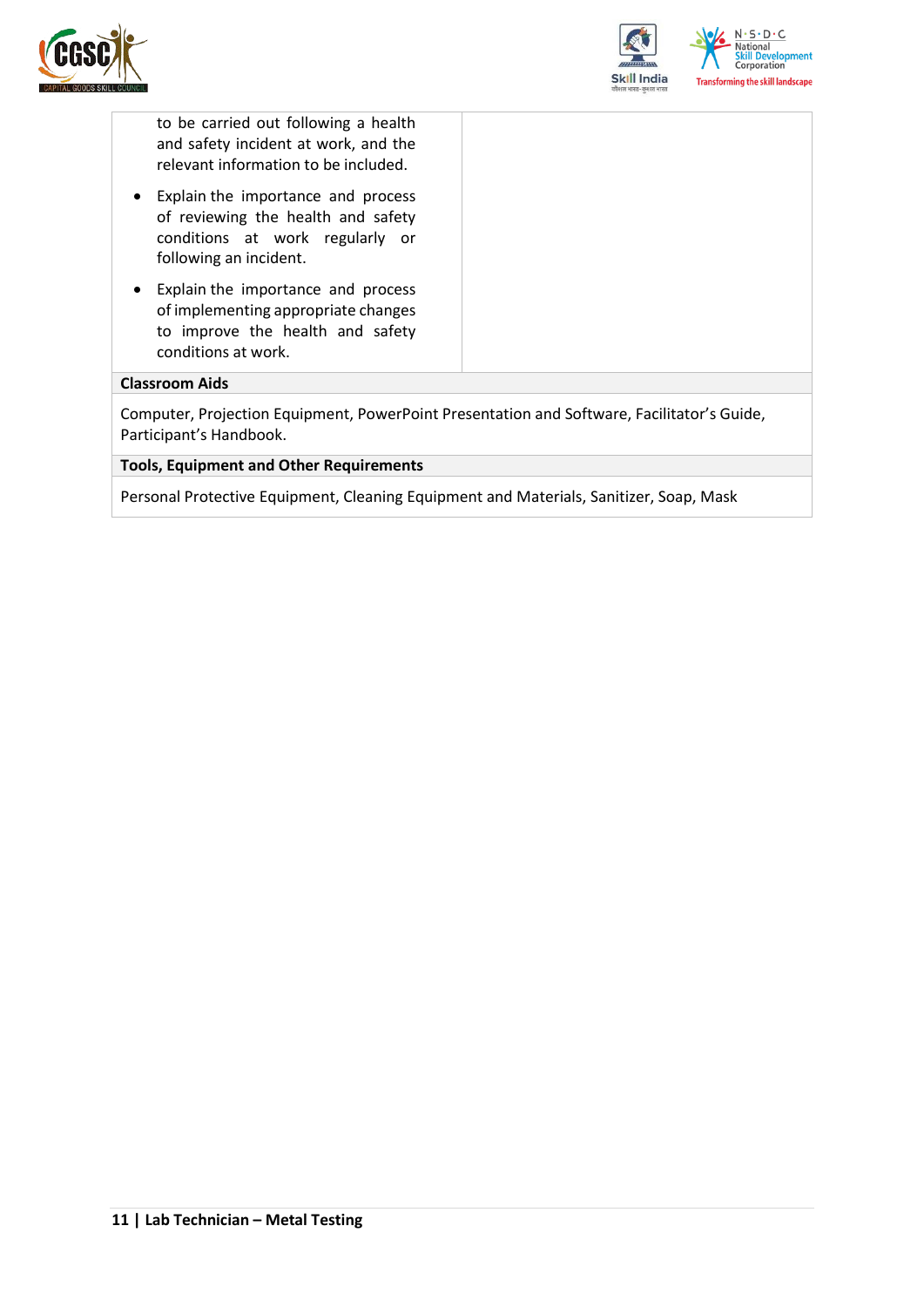



## <span id="page-11-0"></span>**Module 3: Process of coordinating with co-workers to achieve work efficiency**

### *Mapped to NOS CSC/N1336 v2.0*

#### **Terminal Outcomes:**

- Demonstrate ways to Work and communicate effectively with co-workers.
- Discuss ways to promote diversity and inclusion at the workplace.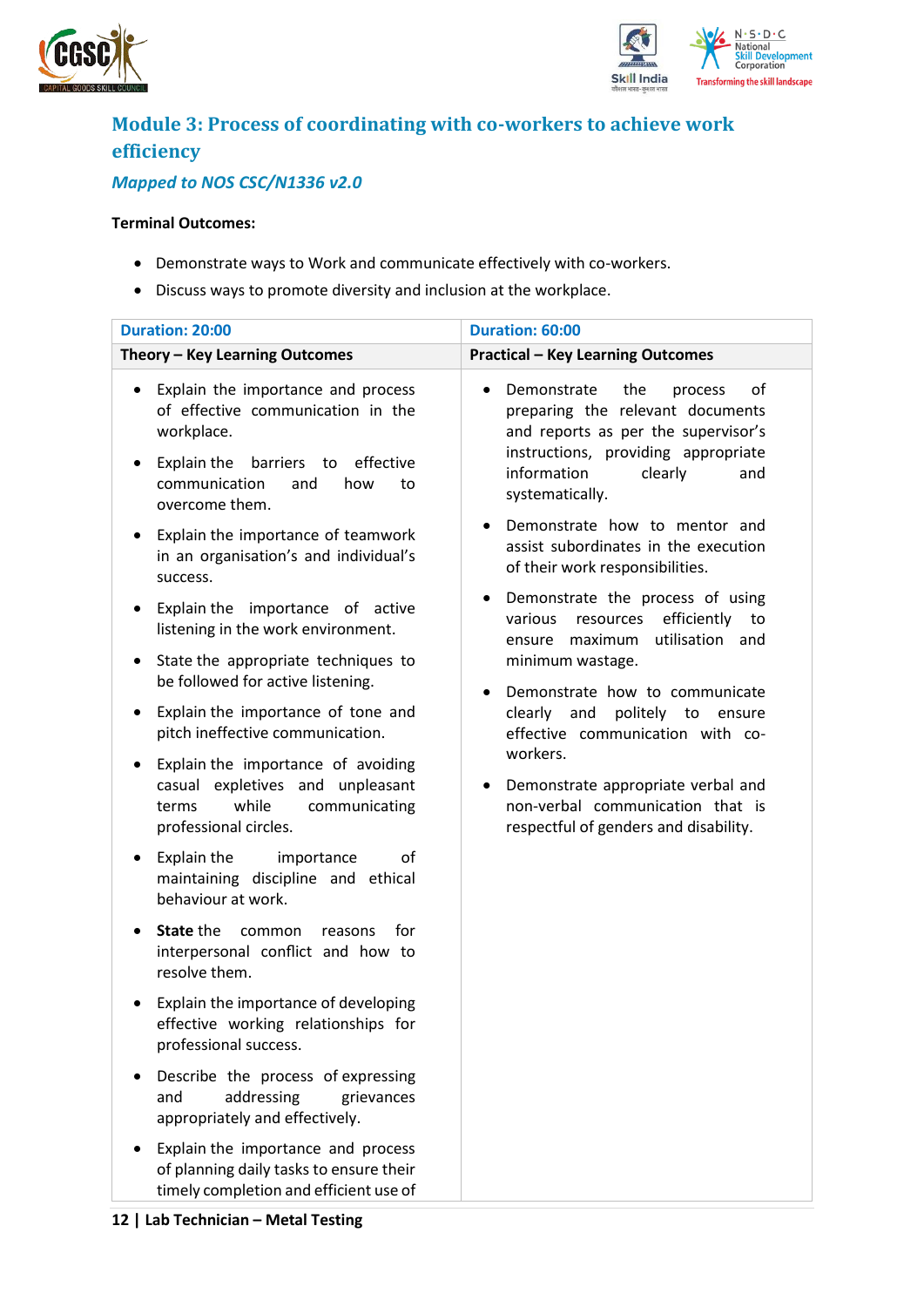



 $N.5.0.6$ **National Skill Development**<br>Corporation **Transforming the skill landscape** 

#### time.

- Explain the importance of adhering to the limits of authority at work.
- Explain the importance of following the applicable quality standards and timescales at work.
- Explain the importance of coordinating with co-workers to achieve the work objectives efficiently.
- Explain the relevant documentation requirements.
- Explain the importance of providing appropriate information clearly and systematically in work documents.
- State the escalation matrix to be followed to deal with out of authority tasks and concerns.
- Explain the importance and process of mentoring and assisting subordinates in the execution of their work responsibilities.
- Explain how to identify possible disruptions to work prevent them.
- Explain how to use various resources efficiently to ensure maximum utilisation and minimum wastage.
- Explain the recommended practices to be followed at work to avoid and resolve conflicts at work.
- Explain the importance and process of efficient and timely dissemination of information to the authorised personnel.
- Explain the procedure to report inappropriate behaviour e.g., harassment.

#### **Classroom Aids:**

Training Kit (Trainer Guide, Presentations). Whiteboard, Marker, Projector, Laptop

#### **Tools, Equipment and Other Requirements**

NA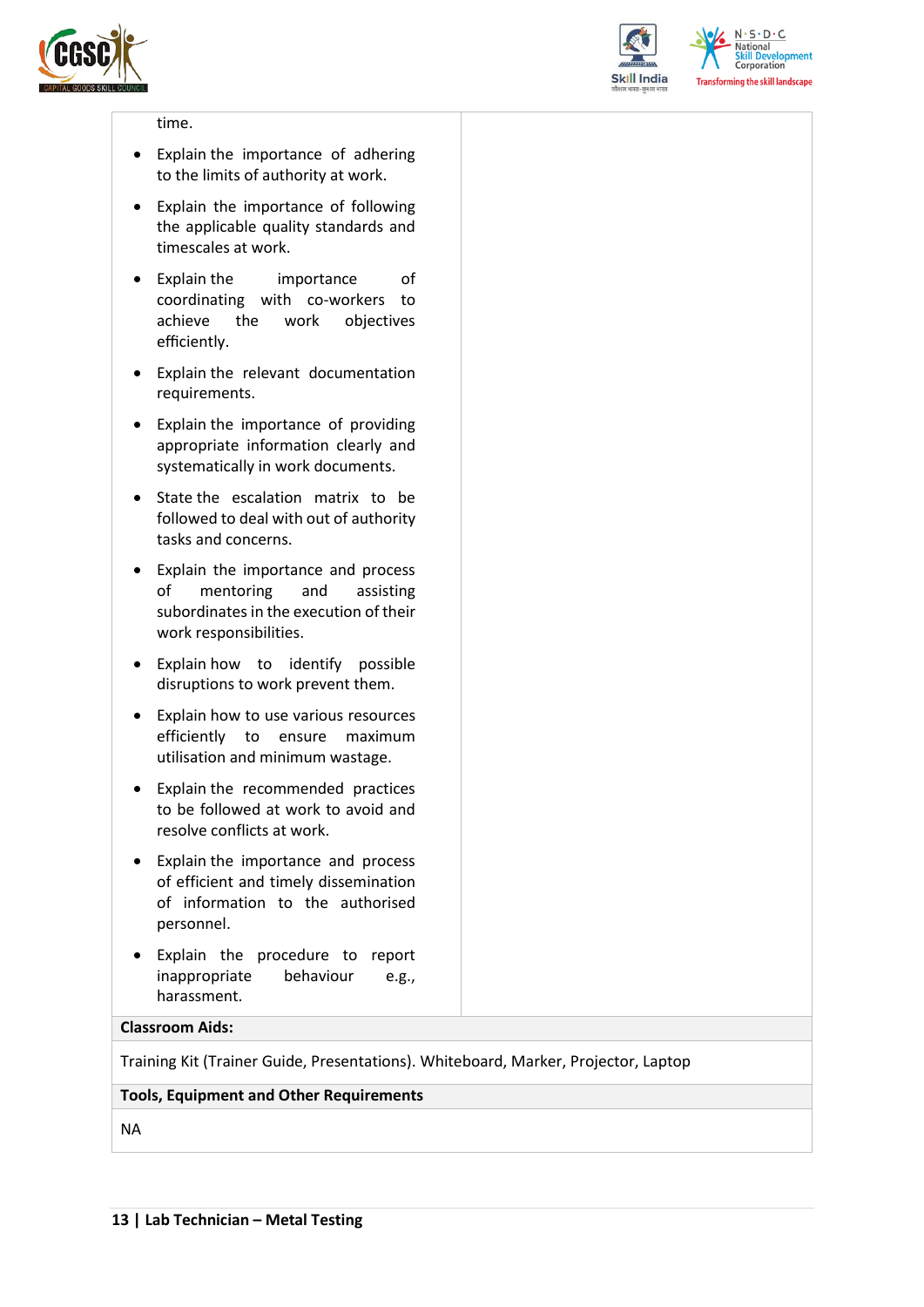



### <span id="page-13-0"></span>**Module 4: Process of carrying out metal testing in the lab**  *Mapped to CSC/N0602 v2.0*

#### **Terminal Outcomes:**

- Describe the process of preparing for carrying out metal testing.
- Demonstrate the process of carrying out metal testing.
- Explain the importance of using resources optimally.

| <b>Duration: 106:00</b><br><b>Duration: 180:00</b>                                                                                                                                                                                                                                                                                                                                                                    |                                                                                                                                                                                                                                                                                                                                                                                                                                        |  |  |  |
|-----------------------------------------------------------------------------------------------------------------------------------------------------------------------------------------------------------------------------------------------------------------------------------------------------------------------------------------------------------------------------------------------------------------------|----------------------------------------------------------------------------------------------------------------------------------------------------------------------------------------------------------------------------------------------------------------------------------------------------------------------------------------------------------------------------------------------------------------------------------------|--|--|--|
| Theory - Key Learning Outcomes                                                                                                                                                                                                                                                                                                                                                                                        |                                                                                                                                                                                                                                                                                                                                                                                                                                        |  |  |  |
| Explain the concepts and benefits of<br>٠<br>Industry 4.0 and Industrial Internet of<br>Things (IIoT).<br>Describe the process of maintaining<br>٠<br>records<br>manually<br>various<br>and<br>electronically.<br>Explain the importance of recording<br>the relevant information during the<br>various stages of testing.<br>List different types of metals, metal<br>$\bullet$<br>alloys and non-metals and various | <b>Practical - Key Learning Outcomes</b><br>Demonstrate how to assemble and<br>calibrate the testing tools and<br>equipment for carrying out metal<br>testing.<br>Show how to prepare the test<br>samples following the applicable<br>procedures, and check their integrity.<br>Demonstrate the process of carrying<br>out the required tests following the<br>recommended process, such as the<br>microscopic study of metal samples. |  |  |  |
| methods and techniques followed for<br>their testing.<br>State the terminology relevant to<br>$\bullet$                                                                                                                                                                                                                                                                                                               | Demonstrate<br>how<br>to<br>test<br>the<br>properties and stresses of a variety of<br>metal alloys.                                                                                                                                                                                                                                                                                                                                    |  |  |  |
| metal testing procedures.<br>Explain the principles of metal testing<br>٠<br>appropriate<br>and<br>tests<br>to<br>be<br>conducted on various metals.                                                                                                                                                                                                                                                                  | Demonstrate how to operate the<br>laboratory<br>taking<br>furnaces<br>the<br>relevant safety precautions.<br>Demonstrate the process of carrying                                                                                                                                                                                                                                                                                       |  |  |  |
| List different types of chemicals,<br>$\bullet$<br>equipment and meters used for<br>testing different types of material<br>such as cast iron, bronze; low-carbon,<br>low alloy, high yield and stainless<br>steel; aluminium/aluminium alloys.                                                                                                                                                                        | out minor repair and maintenance of<br>the testing tools and equipment.<br>Prepare sample records manually and<br>electronically with respect to the<br>testing activities undertaken in the<br>lab.                                                                                                                                                                                                                                   |  |  |  |
| Explain how<br>various<br>to<br>set<br>٠<br>operational performance parameters<br>on testing equipment and meters,<br>omissions,<br>such<br>as<br>leaks,<br>contamination etc.                                                                                                                                                                                                                                        | Demonstrate how to analyse the<br>testing data to draw appropriate<br>conclusions, and prepare the relevant<br>reports.                                                                                                                                                                                                                                                                                                                |  |  |  |
| Explain the importance of monitoring<br>equipment<br>the<br>settings<br>and<br>functioning<br>during<br>the<br>testing<br>process.                                                                                                                                                                                                                                                                                    | Demonstrate the use of various<br>industry<br>4.0<br>manufacturing<br>technologies.<br>the<br>Demonstrate<br>of<br>process<br>optimising the usage of electricity                                                                                                                                                                                                                                                                      |  |  |  |
| Explain the criteria for selecting<br>testing tools, equipment, methods                                                                                                                                                                                                                                                                                                                                               | and other resources in various tasks<br>and processes.                                                                                                                                                                                                                                                                                                                                                                                 |  |  |  |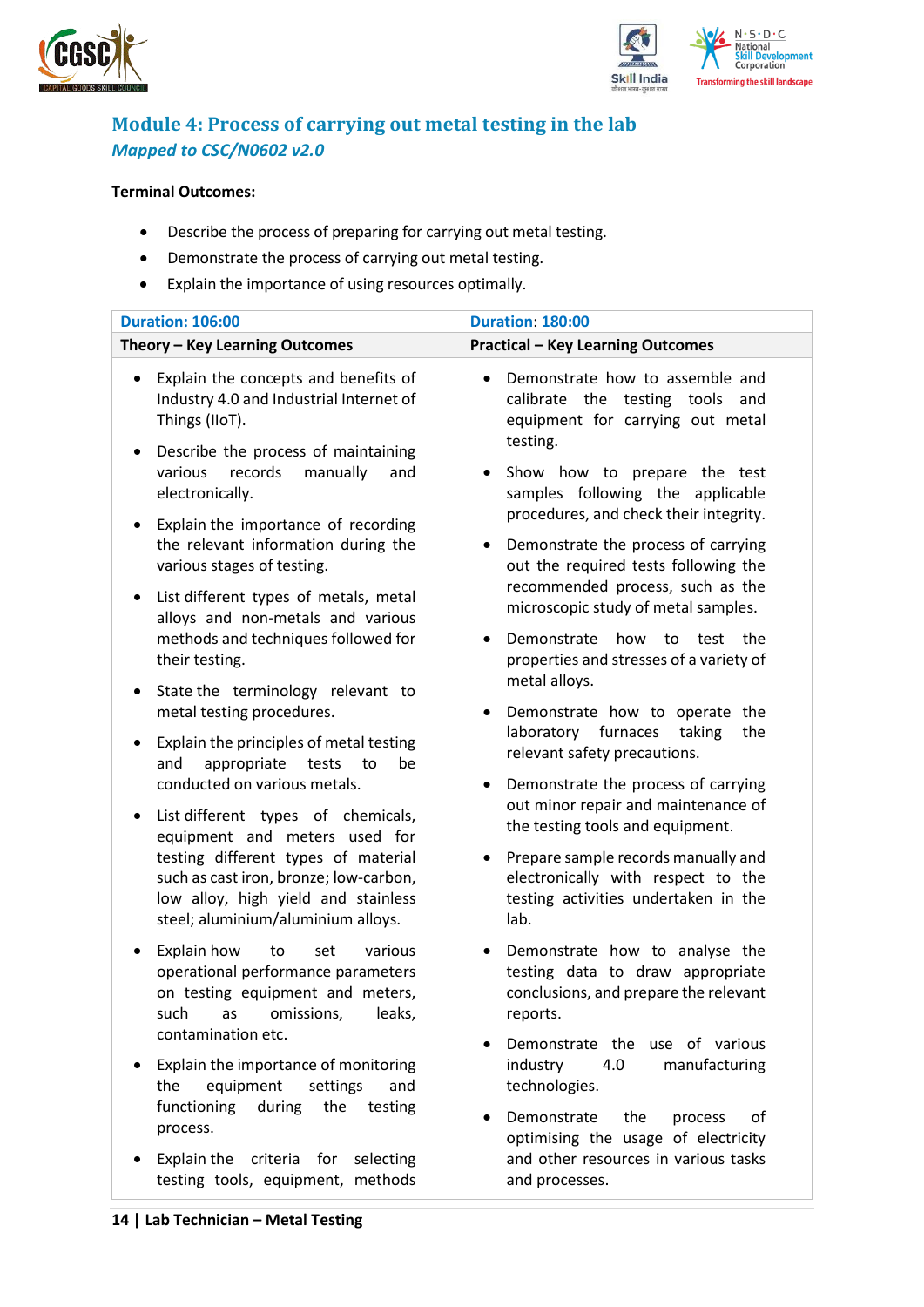



 $N.5.0.6$ **National Skill Development**<br>Corporation **Transforming the skill landscape** 

#### and techniques.

- State the relevant health, safety and environmental regulations to be adhered to while carrying out lab testing.
- Describe the process of sampling different types of metals for testing.
- Describe the process of preparing, handling and storing metal samples.
- List various hazards associated with metal testing such as hot equipment and materials/products, moving loads, rotating/moving equipment and how to minimise them.
- Explain the applicable quality control requirements in metal testing processes.
- Explain how to set up various metal testing tools, equipment, instruments, test materials and consumables for use.
- Describe the process of determining the requirement of testing equipment to be used and the precautions to be taken while handling them.
- Explain the use of the relevant testing tools and equipment.
- Explain the importance of carrying out various tests as per the defined procedure.
- Explain the importance and process of testing the equipment calibration.
- List the circumstances under which the test equipment and the metal test samples may be deemed unsuitable for the testing activities and the appropriate action to be taken.
- Explain the importance of conducting metal testing according to the production and quality control procedures.
- List various problems encountered during metal testing and how to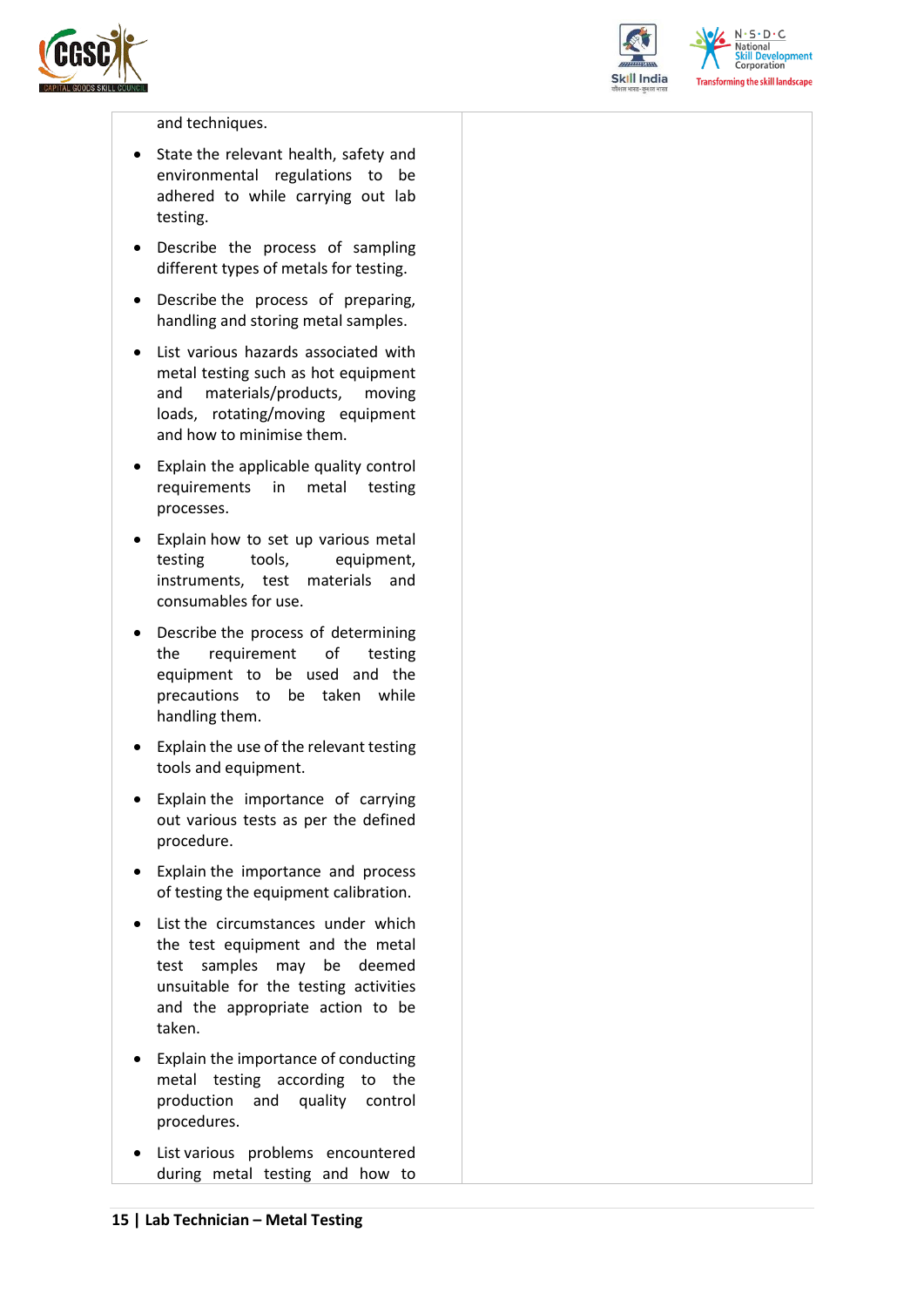



prevent and resolve them.

• Explain the benefits and methods of resource optimisation.

#### **Classroom Aids**

Training Kit (Trainer Guide, Presentations). Whiteboard, Marker, Projector, Laptop

#### **Tools, Equipment and Other Requirements**

Metal Samples, Universal Testing Machine, Carbon and Sulphur Determination Apparatus, Melt Flow Index Apparatus, Impact Hardness Tester, Measuring Microscope, Ferrite Meter, Spectrometer and Hand Tools, Personal Protective Equipment (PPE)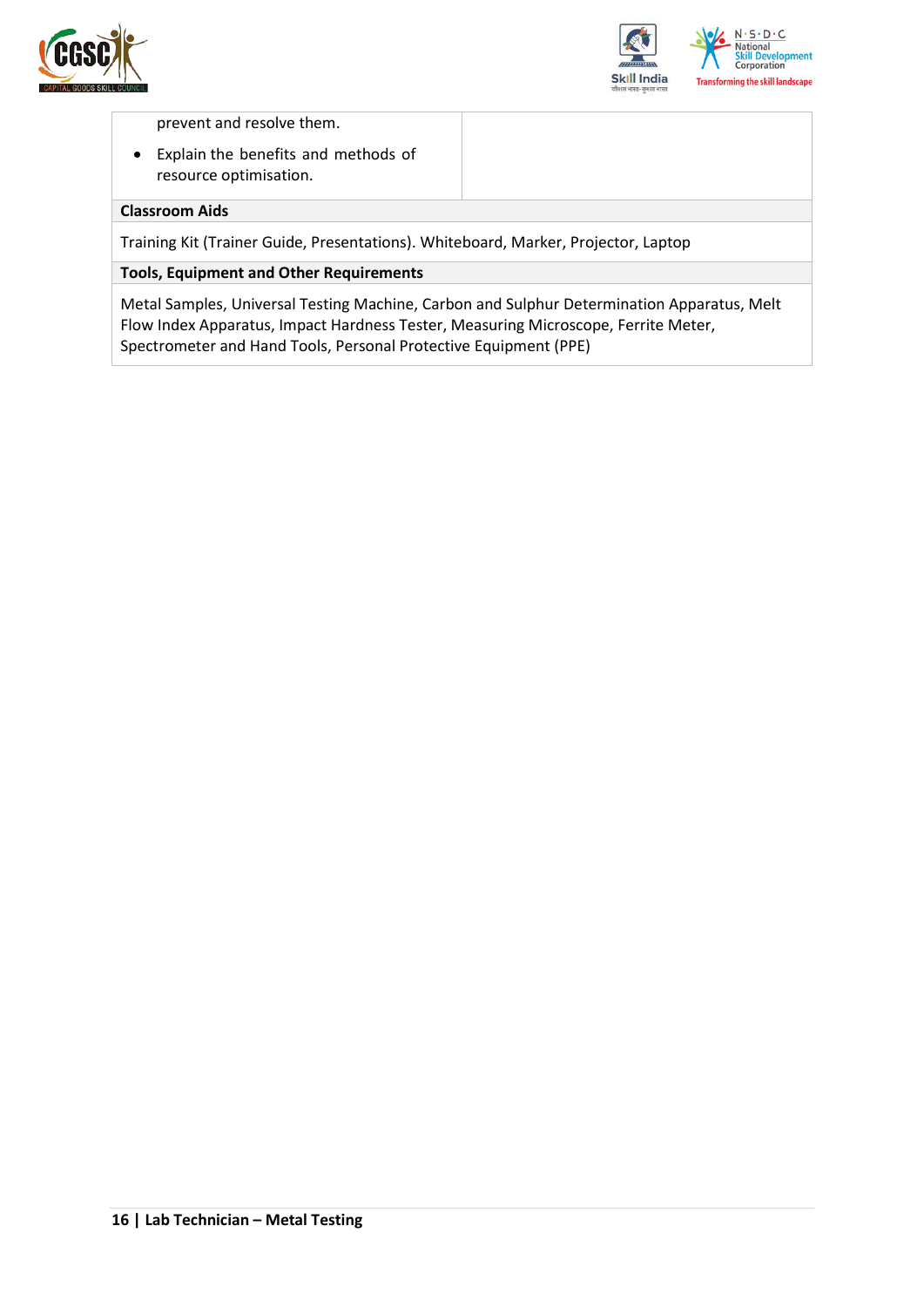



## **Annexure**

## <span id="page-16-1"></span><span id="page-16-0"></span>**Trainer Requirements**

| <b>Trainer Prerequisites</b>         |                                                    |                                               |                                               |                            |                       |                                                                     |
|--------------------------------------|----------------------------------------------------|-----------------------------------------------|-----------------------------------------------|----------------------------|-----------------------|---------------------------------------------------------------------|
| <b>Minimum</b><br><b>Educational</b> | Specialization                                     | <b>Relevant Industry</b><br><b>Experience</b> |                                               | <b>Training Experience</b> |                       | <b>Remarks</b>                                                      |
| Qualification                        |                                                    | Years                                         | <b>Specialization</b>                         | Years                      | <b>Specialization</b> |                                                                     |
| Diploma<br>/Degree                   | Diploma<br>/Degree in<br>Mechanical<br>Engineering | 4                                             | Lab<br>Technician-<br>Metal<br><b>Testing</b> | 0                          |                       | Practical skills and<br>knowledge required<br>in the relevant field |

| <b>Trainer Certification</b>                                                                                                  |                                                                                                                                                                                          |  |  |  |
|-------------------------------------------------------------------------------------------------------------------------------|------------------------------------------------------------------------------------------------------------------------------------------------------------------------------------------|--|--|--|
| <b>Domain Certification</b>                                                                                                   | <b>Platform Certification</b>                                                                                                                                                            |  |  |  |
| Certified for Job Role: "Lab Technician - Metal<br>Testing" mapped to QP: "CSC/Q0602, v1.0".<br>Minimum accepted score is 80% | Recommended that the Trainer is certified for the<br>Job Role: "Trainer", mapped to the Qualification<br>Pack: "MEP/Q0102". Minimum accepted as per<br>respective SSC guidelines is 80%. |  |  |  |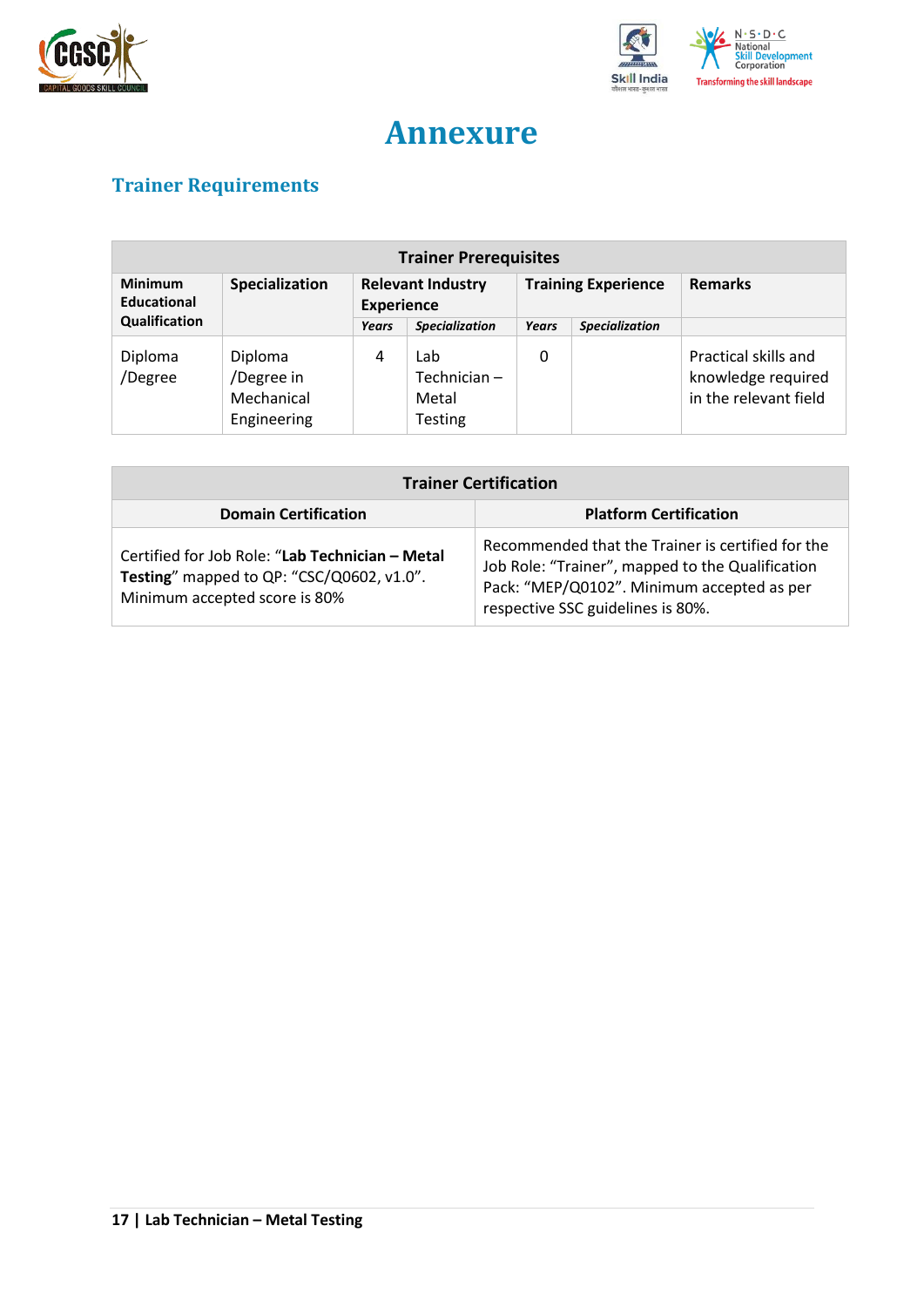



### <span id="page-17-0"></span>**Assessor Requirements**

| <b>Assessor Prerequisites</b>                   |                                                 |                                               |                                          |                                                 |                       |                                                                              |  |
|-------------------------------------------------|-------------------------------------------------|-----------------------------------------------|------------------------------------------|-------------------------------------------------|-----------------------|------------------------------------------------------------------------------|--|
| <b>Minimum</b><br>Specialization<br>Educational |                                                 | <b>Relevant Industry</b><br><b>Experience</b> |                                          | <b>Training/Assessment</b><br><b>Experience</b> |                       | <b>Remarks</b>                                                               |  |
| Qualification                                   |                                                 | Years                                         | <b>Specialization</b>                    | Years                                           | <b>Specialization</b> |                                                                              |  |
| Diploma<br>/Degree                              | Diploma /Degree<br>in Mechanical<br>Engineering | 4                                             | Lab Technician -<br><b>Metal Testing</b> | 0                                               |                       | Practical skills<br>and<br>knowledge<br>required in<br>the relevant<br>field |  |

| <b>Assessor Certification</b>                                                                                                 |                                                                                                                                 |
|-------------------------------------------------------------------------------------------------------------------------------|---------------------------------------------------------------------------------------------------------------------------------|
| <b>Domain Certification</b>                                                                                                   | <b>Platform Certification</b>                                                                                                   |
| Certified for Job Role: "Lab Technician - Metal<br>Testing" mapped to QP: "CSC/Q0602, v1.0".<br>Minimum accepted score is 80% | Certified for the Job Role: "Assessor", mapped<br>to the Qualification Pack: "MEP/Q2701, v1.0", with a<br>minimum score of 80%. |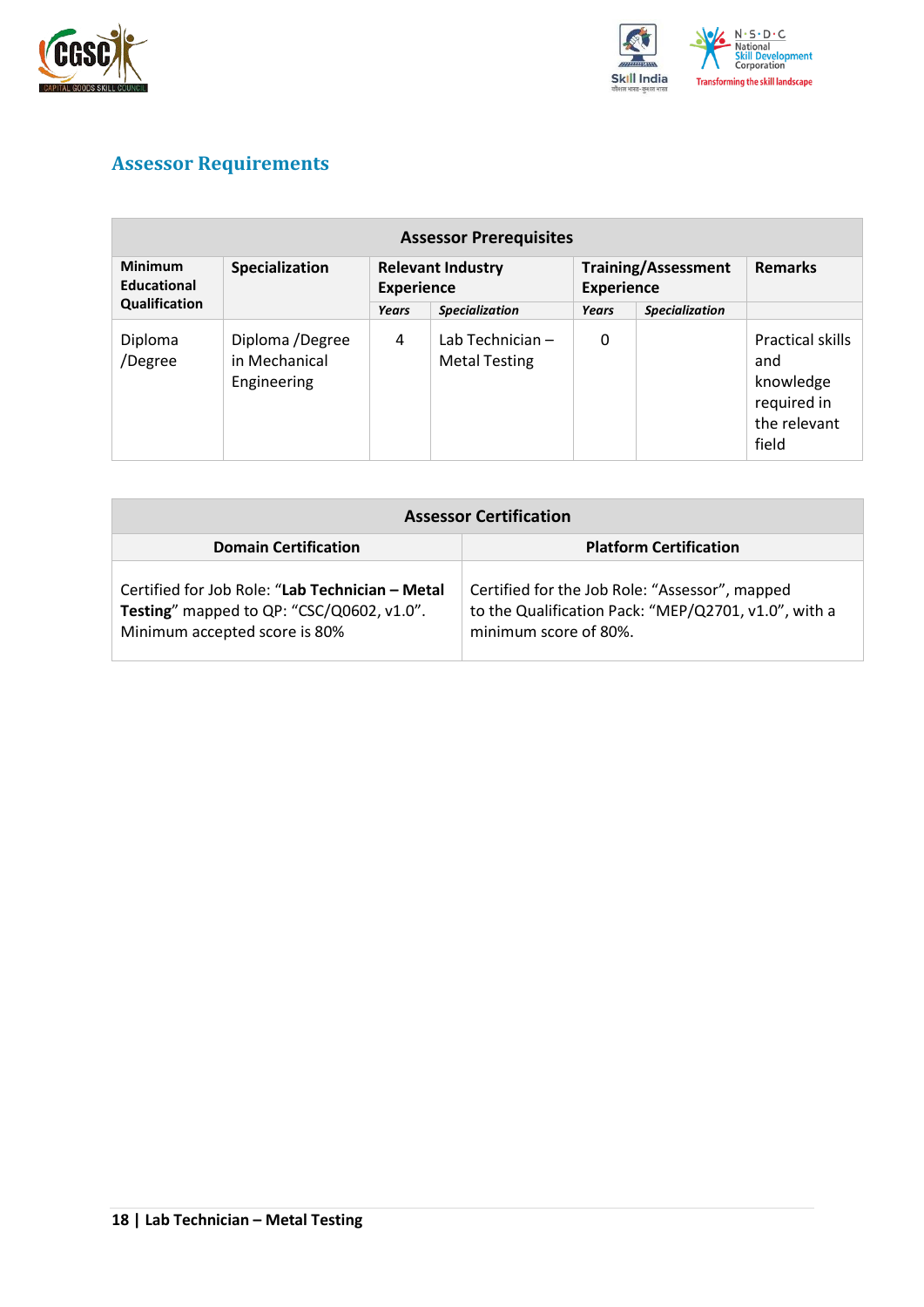



### <span id="page-18-0"></span>**Assessment Strategy**

- 1. Assessment System Overview:
	- Batches assigned to the assessment agencies for conducting the assessment on SDMS/SIP or email
	- Assessment agencies send the assessment confirmation to VTP/TC looping SSC
	- The assessment agency deploys the ToA certified Assessor for executing the assessment
	- SSC monitors the assessment process & records
- 2. Testing Environment

To ensure a conducive environment for conducting a test, the trainer will:

- Confirm that the centre is available at the same address as mentioned on SDMS or SIP
- Check the duration of the training.
- Check the Assessment Start and End time to be 10 a.m. and 5 p.m. respectively
- Ensure there are 2 Assessors if the batch size is more than 30.
- Check that the allotted time to the candidates to complete Theory & Practical Assessment is correct.
- Check the mode of assessment—Online (TAB/Computer) or Offline (OMR/PP).
- Confirm the number of TABs on the ground are correct to execute the Assessment smoothly.
- Check the availability of the Lab Equipment for the particular Job Role.
- 3. Assessment Quality Assurance levels / Framework:
	- Question papers created by the Subject Matter Experts (SME)
	- Question papers created by the SME verified by the other subject Matter Experts
	- Questions are mapped with NOS and PC
	- Question papers are prepared considering that levels 1 to 3 are for the unskilled & semiskilled individuals, and levels 4 and above are for the skilled, supervisor & higher management
	- The assessor must be ToA certified and the trainer must be ToT Certified
	- The assessment agency must follow the assessment guidelines to conduct the assessment
- 4. Types of evidence or evidence-gathering protocol:
	- Time-stamped & geotagged reporting of the assessor from assessment location
	- Centre photographs with signboards and scheme-specific branding
	- Biometric or manual attendance sheet (stamped by TP) of the trainees during the training period
	- Time-stamped & geotagged assessment (Theory + Viva + Practical) photographs & videos
- 5. Method of verification or validation:

To verify the details submitted by the training centre, the assessor will undertake:

- A surprise visit to the assessment location
- A random audit of the batch
- A random audit of any candidate
- 6. Method for assessment documentation, archiving, and access
	- To protect the assessment papers and information, the assessor will ensure:
		- Hard copies of the documents are stored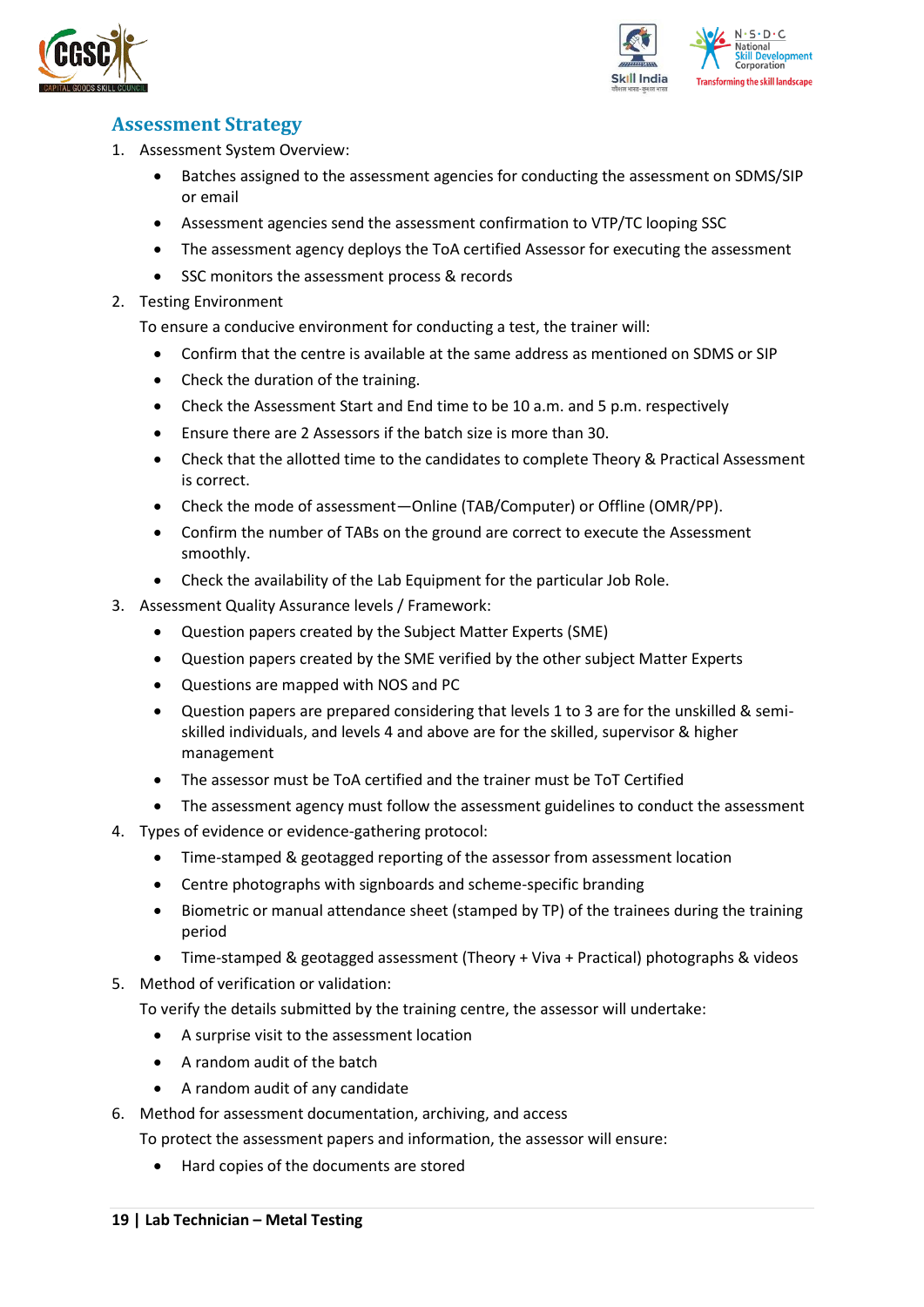



- Soft copies of the documents & photographs of the assessment are uploaded/accessed from Cloud Storage
- Soft copies of the documents & photographs of the assessment are stored on the Hard drive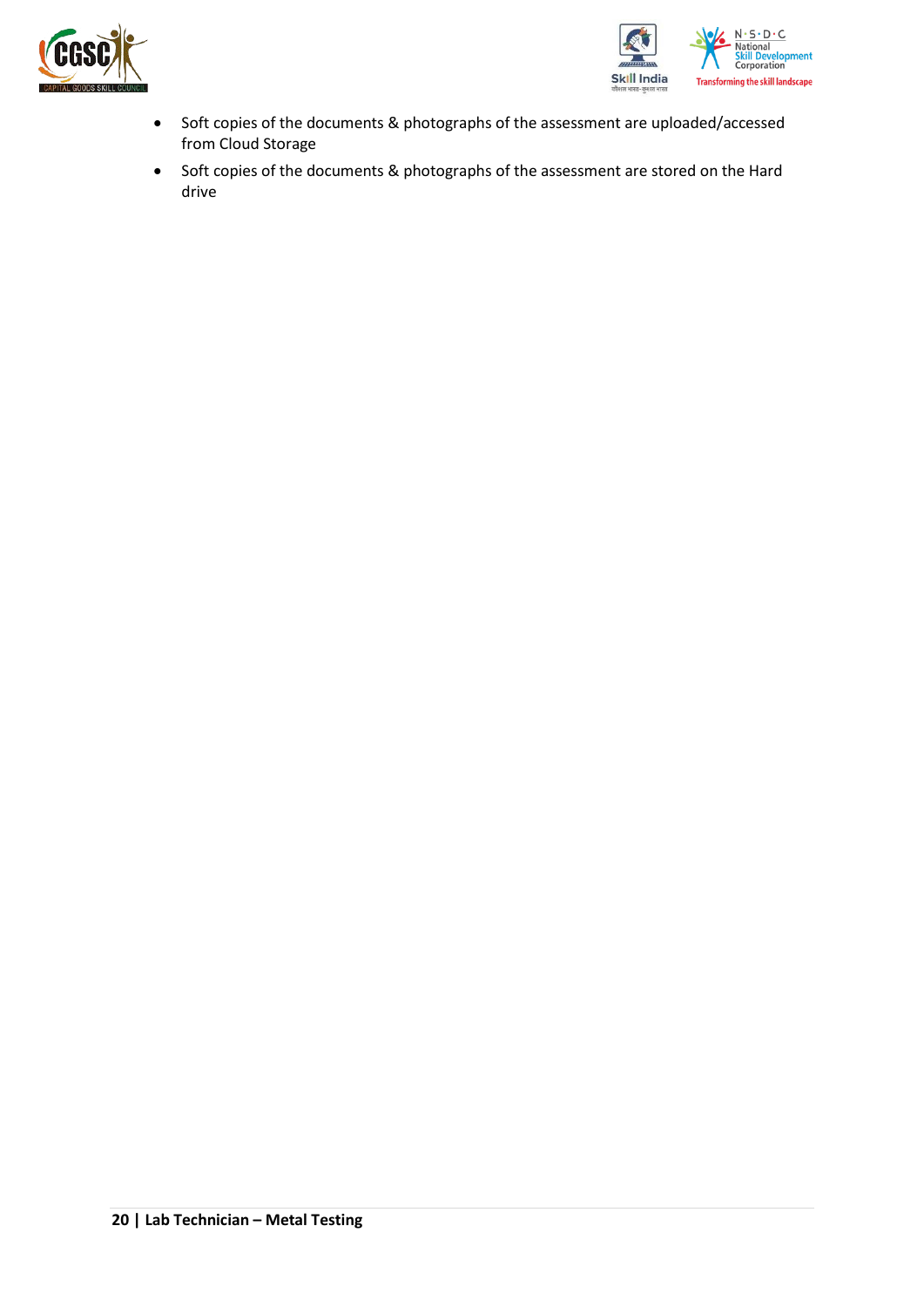



## <span id="page-20-0"></span>**References**

### <span id="page-20-1"></span>**Glossary**

| <b>Term</b>                  | <b>Description</b>                                                                                                                                                                                                                                                                                                                                |
|------------------------------|---------------------------------------------------------------------------------------------------------------------------------------------------------------------------------------------------------------------------------------------------------------------------------------------------------------------------------------------------|
| <b>Declarative knowledge</b> | Declarative knowledge refers to facts, concepts and principles that need to<br>be known and/or understood in order to accomplish a task or to solve a<br>problem.                                                                                                                                                                                 |
| <b>Key Learning</b>          | The key learning outcome is the statement of what a learner needs to know,<br>understand and be able to do in order to achieve the terminal outcomes. A<br>set of key learning outcomes will make up the training outcomes. Training<br>outcome is specified in terms of knowledge, understanding (theory) and<br>skills (practical application). |
| (M) TLO                      | On-the-job training (Mandatory); trainees are mandated to complete<br>specified hours of training on-site                                                                                                                                                                                                                                         |
| OJT (R)                      | On-the-job training (Recommended); trainees are recommended the<br>specified hours of training on-site                                                                                                                                                                                                                                            |
| <b>Procedural Knowledge</b>  | Procedural knowledge addresses how to do something, or how to perform a                                                                                                                                                                                                                                                                           |
| <b>Training Outcome</b>      | Training outcome is a statement of what a learner will know, understand<br>and be able to do upon the completion of the training.                                                                                                                                                                                                                 |
| <b>Terminal Outcome</b>      | The terminal outcome is a statement of what a learner will know,<br>understand and be able to do upon the completion of a module. A set of<br>terminal outcomes help to achieve the training outcome.                                                                                                                                             |